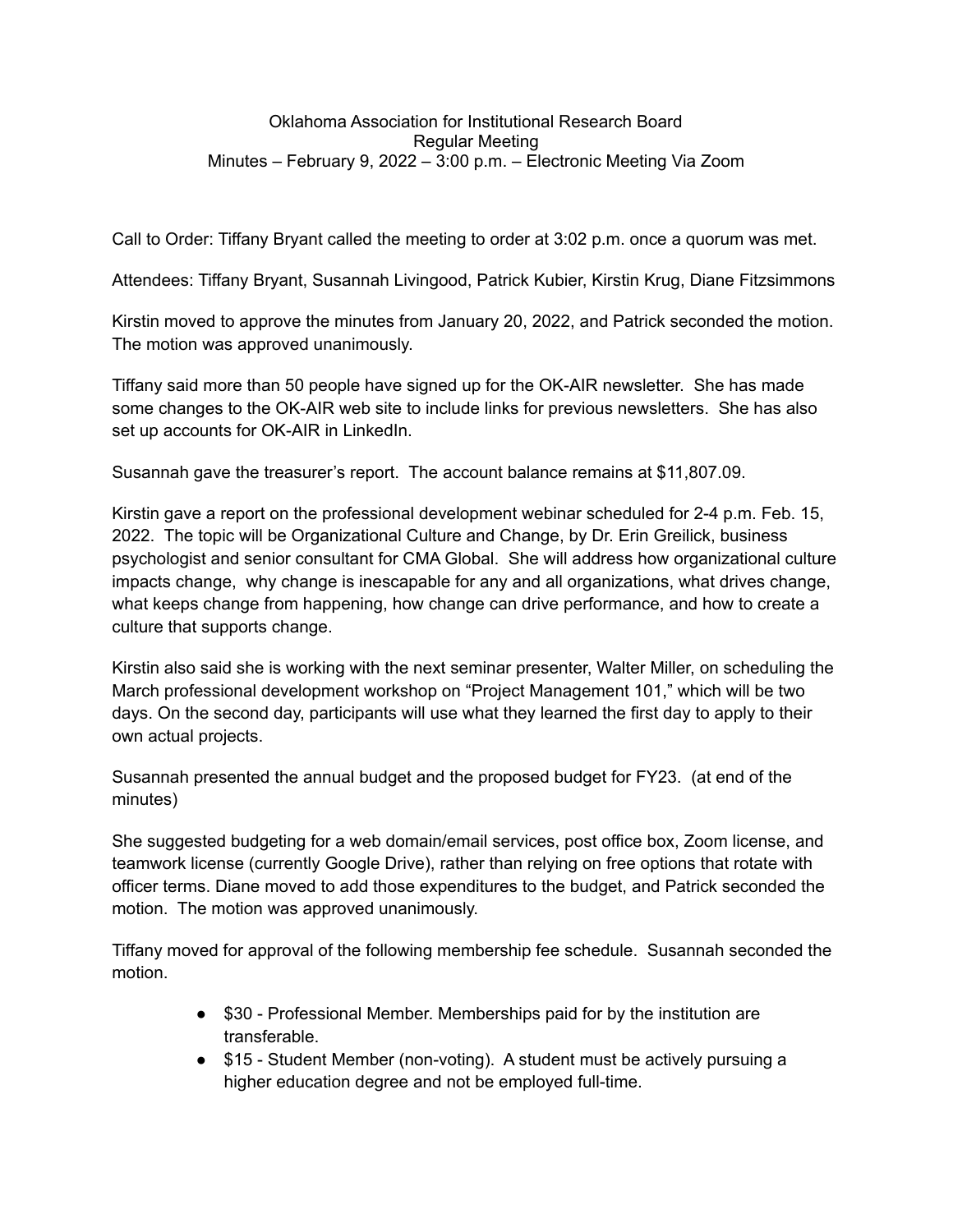- \$0 Emeritus Member (non-voting, approval by the board required). Minimum criteria to be eligible for Emeritus Membership is retirement with 5 years of combined membership; board approval is required.
- The conference registration fee will be \$50 for an individual and \$30 for a presenter with membership included.

The motion was unanimously approved.

Susannah moved accepting the budget for FY22, and Kirstin seconded the motion. Susannah noted that the budget may not balance (the income being equal or more than expenditures), but the board agreed that this reflects the attempt to provide more benefits for membership and participation.

The board approved the following tentative schedule for the conference.

9:00-9:55 – Registration, Continental Breakfast (55m)

### **10:00-10:15 – Welcome from OU's Provost (15m)**

10:15-10:25 – Welcome and Opening Remarks from OK-AIR (10m)

10:30-11:10 – Breakout Session #1 (40m)

11:10-11:20 – Break (10m)

11:20-12:00 – Breakout Session #2 (40m)

Noon-12:55 – Networking lunch (55m)

- 1:00-2:05 Keynote Speaker: Walter Miller (1hr+Q&A)
- 2:10-2:40 Business Meeting, Elections (30m)

### 2:40-2:50 – Break (10m)

- 2:50-3:30 Breakout Session #3 (40m)
- The meeting was adjourned at 4:24 p.m.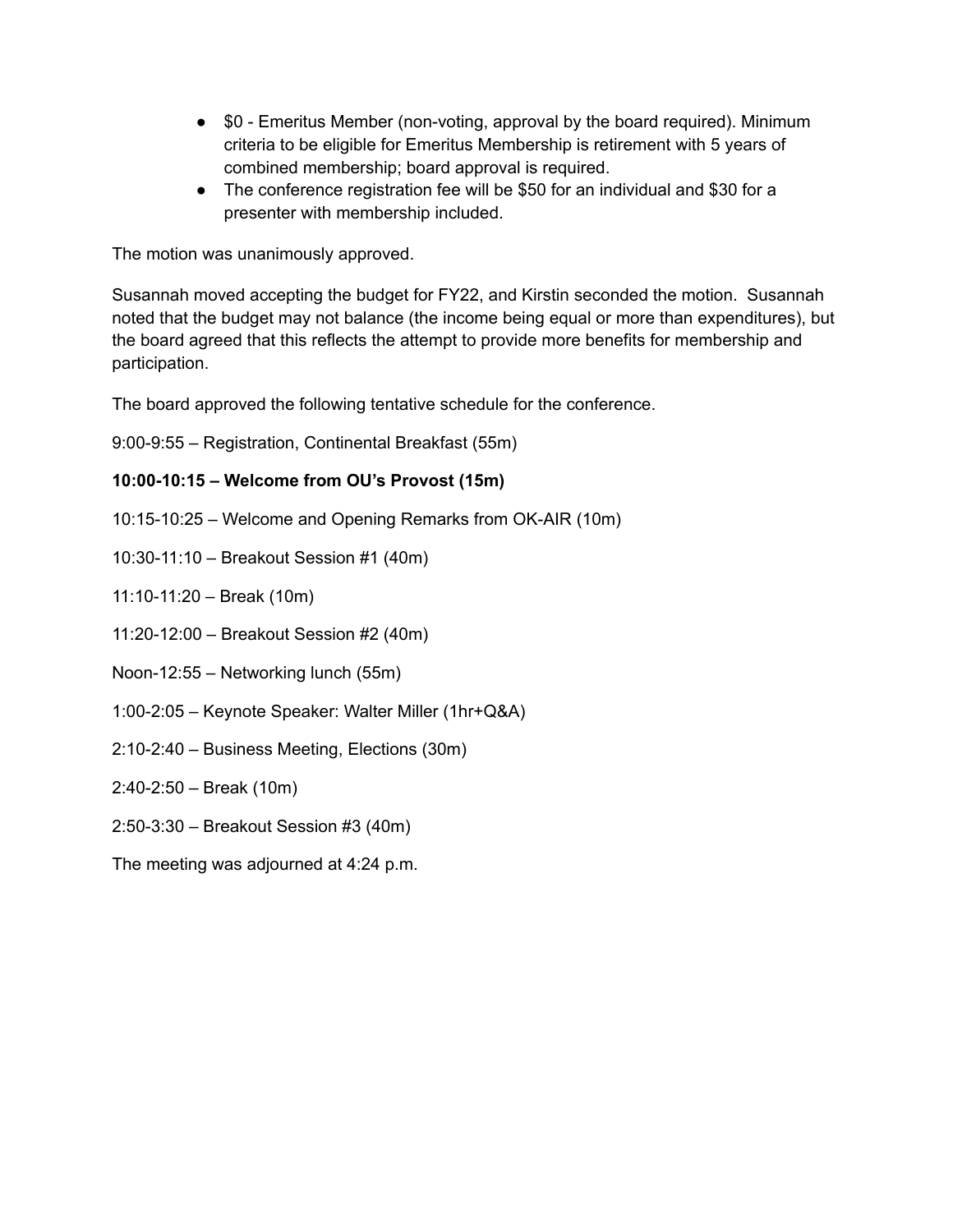|                                 | <b>Oklahoma Association for Institutional Research</b><br><b>Annual Budget</b><br><b>Fiscal Year 2021-2022</b> |               |                       |  |                                                                            |  |  |  |  |
|---------------------------------|----------------------------------------------------------------------------------------------------------------|---------------|-----------------------|--|----------------------------------------------------------------------------|--|--|--|--|
|                                 | <b>Budgeted</b>                                                                                                | <b>Actual</b> | <b>Differenc</b><br>e |  | <b>Comments</b>                                                            |  |  |  |  |
| <b>Revenues Overview</b>        |                                                                                                                |               |                       |  |                                                                            |  |  |  |  |
| <b>Balance Forward</b>          | 11,878.11                                                                                                      | 11,878.11     | 0.00                  |  | Memberships                                                                |  |  |  |  |
| Membership Fees                 | 1,750.00                                                                                                       |               | (1,750.00)            |  | Membership fee                                                             |  |  |  |  |
| <b>Conference Registrations</b> | 0.00                                                                                                           | 0.00          | 0.00                  |  | Registration fee                                                           |  |  |  |  |
| Sponsor Payments                | 0.00                                                                                                           | 0.00          | 0.00                  |  |                                                                            |  |  |  |  |
| Past Due/Uncollected            | 475.00                                                                                                         |               | (475.00)              |  |                                                                            |  |  |  |  |
| <b>Total Revenues</b>           | 14,103.11                                                                                                      | 11,878.11     | (2,225.00)            |  |                                                                            |  |  |  |  |
|                                 |                                                                                                                |               |                       |  |                                                                            |  |  |  |  |
| <b>Expenditures Overview</b>    |                                                                                                                |               |                       |  |                                                                            |  |  |  |  |
| Communications                  | (299.96)                                                                                                       | (28.68)       | 271.28                |  |                                                                            |  |  |  |  |
| Conference                      | 0.00                                                                                                           | 0.00          | 0.00                  |  |                                                                            |  |  |  |  |
| Professional Development        | (1,400.00)                                                                                                     | 0.00          | 1,400.00              |  |                                                                            |  |  |  |  |
| <b>Total Expenses</b>           | (1,699.96)                                                                                                     | (28.68)       | 1,671.28              |  |                                                                            |  |  |  |  |
|                                 |                                                                                                                |               |                       |  |                                                                            |  |  |  |  |
| <b>Unencumbered Balance</b>     | 12,403.15                                                                                                      | 11,849.43     | (553.72)              |  |                                                                            |  |  |  |  |
|                                 |                                                                                                                |               |                       |  |                                                                            |  |  |  |  |
| <b>Expenditures Detail</b>      |                                                                                                                |               |                       |  |                                                                            |  |  |  |  |
|                                 | <b>Budgeted</b>                                                                                                | <b>Actual</b> | Difference            |  |                                                                            |  |  |  |  |
| Communications                  |                                                                                                                |               |                       |  |                                                                            |  |  |  |  |
| Web Domain/Email                | (30.00)                                                                                                        | (28.68)       | 1.32                  |  | Domain renewed every two years; FY22 is the "off"<br>year                  |  |  |  |  |
| PO Box                          | (82.50)                                                                                                        |               | 82.50                 |  | Prorated to reflect months left in FY                                      |  |  |  |  |
| Zoom License                    | (62.46)                                                                                                        |               | 62.46                 |  | Prorated to reflect months left in FY                                      |  |  |  |  |
| <b>Teamwork License</b>         | (125.00)                                                                                                       |               | 125.00                |  | Trello - there is a free option if our files are smaller<br>than 10MB each |  |  |  |  |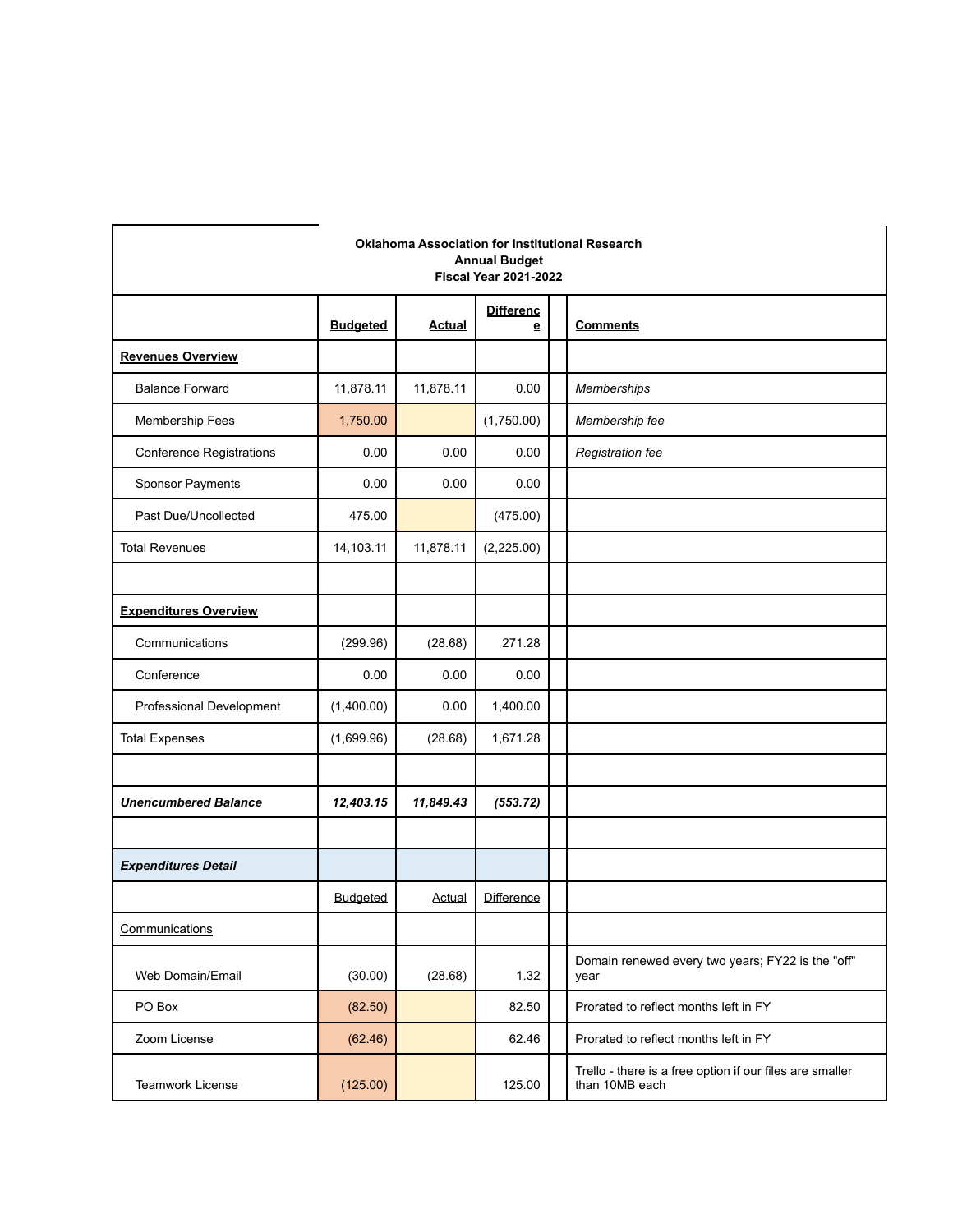| <b>Total Communications</b>           | (299.96)   | (28.68) | 271.28   |                              |
|---------------------------------------|------------|---------|----------|------------------------------|
|                                       |            |         |          |                              |
| Conference - Spring 2022              |            |         |          | <b>Estimated registrants</b> |
| Speaker Fees                          | 0.00       | 0.00    | 0.00     |                              |
| <b>Facility Rental</b>                | 0.00       | 0.00    | 0.00     |                              |
| A/V Services                          | 0.00       | 0.00    | 0.00     |                              |
| Parking                               | 0.00       | 0.00    | 0.00     |                              |
| Catering                              |            |         |          |                              |
| <b>Breakfast</b>                      | 0.00       | 0.00    | 0.00     |                              |
| <b>Morning Snack</b>                  | 0.00       | 0.00    | 0.00     |                              |
| Lunch                                 | 0.00       | 0.00    | 0.00     |                              |
| Afternoon Snack                       | 0.00       | 0.00    | 0.00     |                              |
| <b>Beverages</b>                      | 0.00       | 0.00    | 0.00     |                              |
| <b>Total Catering</b>                 | 0.00       | 0.00    | 0.00     |                              |
| Miscellaneous Supplies                | 0.00       | 0.00    | 0.00     | Door prizes, etc.            |
| <b>Total Conference</b>               | 0.00       | 0.00    | 0.00     |                              |
|                                       |            |         |          |                              |
| Professional Development              |            |         |          |                              |
| February Event                        | (500.00)   |         | 500.00   |                              |
| March Event                           | (900.00)   |         | 900.00   |                              |
| May Event                             | 0.00       |         | 0.00     |                              |
| June Event                            | 0.00       |         | 0.00     |                              |
| <b>Total Professional Development</b> | (1,400.00) | 0.00    | 1,400.00 |                              |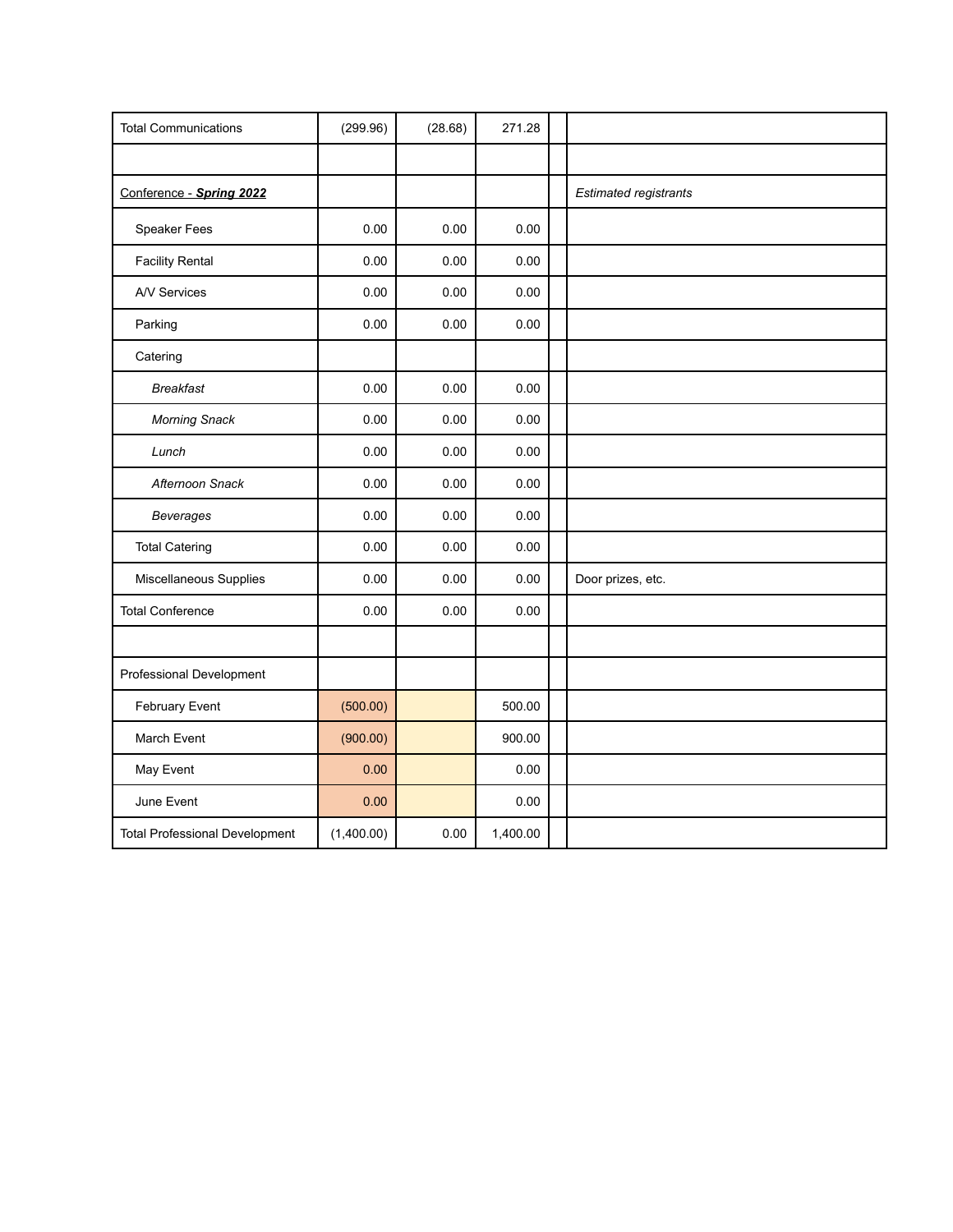# **Oklahoma Association for Institutional Research**

## **Annual Budget**

## **Fiscal Year 2022-2023**

|                                 | <b>Budgeted</b> | <b>Actual</b> | <b>Difference</b> | <b>Comments</b>  |    |
|---------------------------------|-----------------|---------------|-------------------|------------------|----|
|                                 |                 |               |                   |                  |    |
| <b>Revenues Overview</b>        |                 |               |                   |                  |    |
|                                 |                 |               |                   |                  |    |
| <b>Balance Forward</b>          | 11,878.11       | 11,878.11     | 0.00              | Memberships      | 50 |
| Membership Fees                 | 1,750.00        |               | (1,750.00)        | Membership fee   | 35 |
|                                 |                 |               |                   |                  |    |
| <b>Conference Registrations</b> | 2,750.00        |               | (2,750.00)        | Registration fee | 55 |
|                                 |                 |               |                   |                  |    |
| Sponsor Payments                | 150.00          |               | (150.00)          |                  |    |
|                                 |                 |               |                   |                  |    |
| Past Due/Uncollected            | 0.00            |               | 0.00              |                  |    |
|                                 |                 |               |                   |                  |    |
| <b>Total Revenues</b>           | 16,528.11       | 11,878.11     | (4,650.00)        |                  |    |
|                                 |                 |               |                   |                  |    |
|                                 |                 |               |                   |                  |    |
|                                 |                 |               |                   |                  |    |
|                                 |                 |               |                   |                  |    |
| <b>Expenditures Overview</b>    |                 |               |                   |                  |    |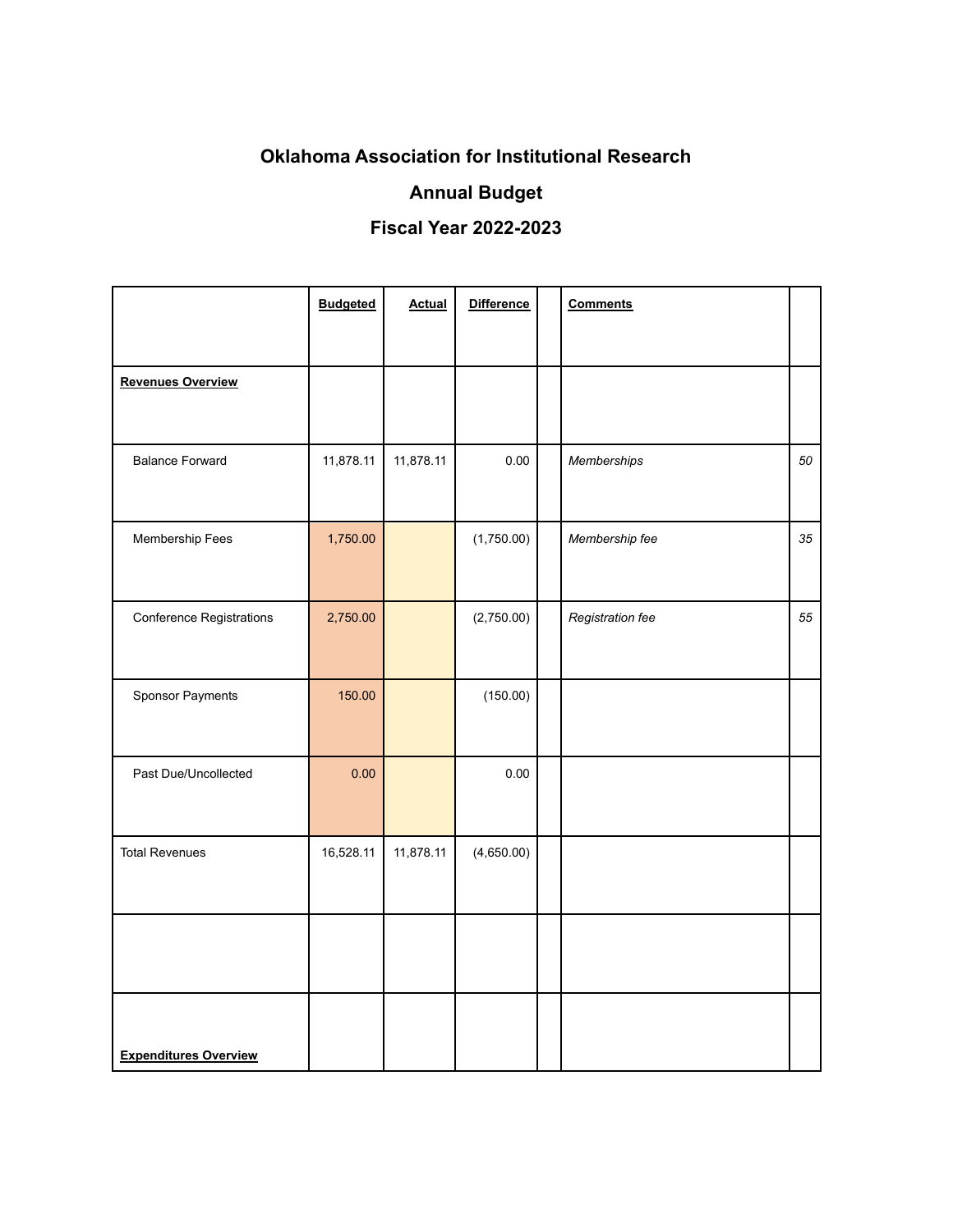| Communications              | (722.90)   | $0.00\,$      | 722.90     |                                                          |  |
|-----------------------------|------------|---------------|------------|----------------------------------------------------------|--|
|                             |            |               |            |                                                          |  |
|                             |            |               |            |                                                          |  |
| Conference                  | (2,600.00) | $0.00\,$      | 2,600.00   |                                                          |  |
|                             |            |               |            |                                                          |  |
| Professional Development    | (1,000.00) | 0.00          | 1,000.00   |                                                          |  |
|                             |            |               |            |                                                          |  |
|                             | (4,322.90) | $0.00\,$      | 4,322.90   |                                                          |  |
| <b>Total Expenses</b>       |            |               |            |                                                          |  |
|                             |            |               |            |                                                          |  |
|                             |            |               |            |                                                          |  |
|                             |            |               |            |                                                          |  |
| <b>Unencumbered Balance</b> | 12,205.21  | 11,878.11     | (327.10)   |                                                          |  |
|                             |            |               |            |                                                          |  |
|                             |            |               |            |                                                          |  |
|                             |            |               |            |                                                          |  |
|                             |            |               |            |                                                          |  |
| <b>Expenditures Detail</b>  |            |               |            |                                                          |  |
|                             |            |               |            |                                                          |  |
|                             |            |               |            |                                                          |  |
|                             |            |               |            |                                                          |  |
|                             |            |               |            |                                                          |  |
|                             | Budgeted   | <b>Actual</b> | Difference |                                                          |  |
|                             |            |               |            |                                                          |  |
| Communications              |            |               |            |                                                          |  |
|                             |            |               |            |                                                          |  |
|                             |            |               |            |                                                          |  |
| Web Domain/Email            | (75.00)    |               | 75.00      | Domain renewed every two years;<br>FY23 is the "on" year |  |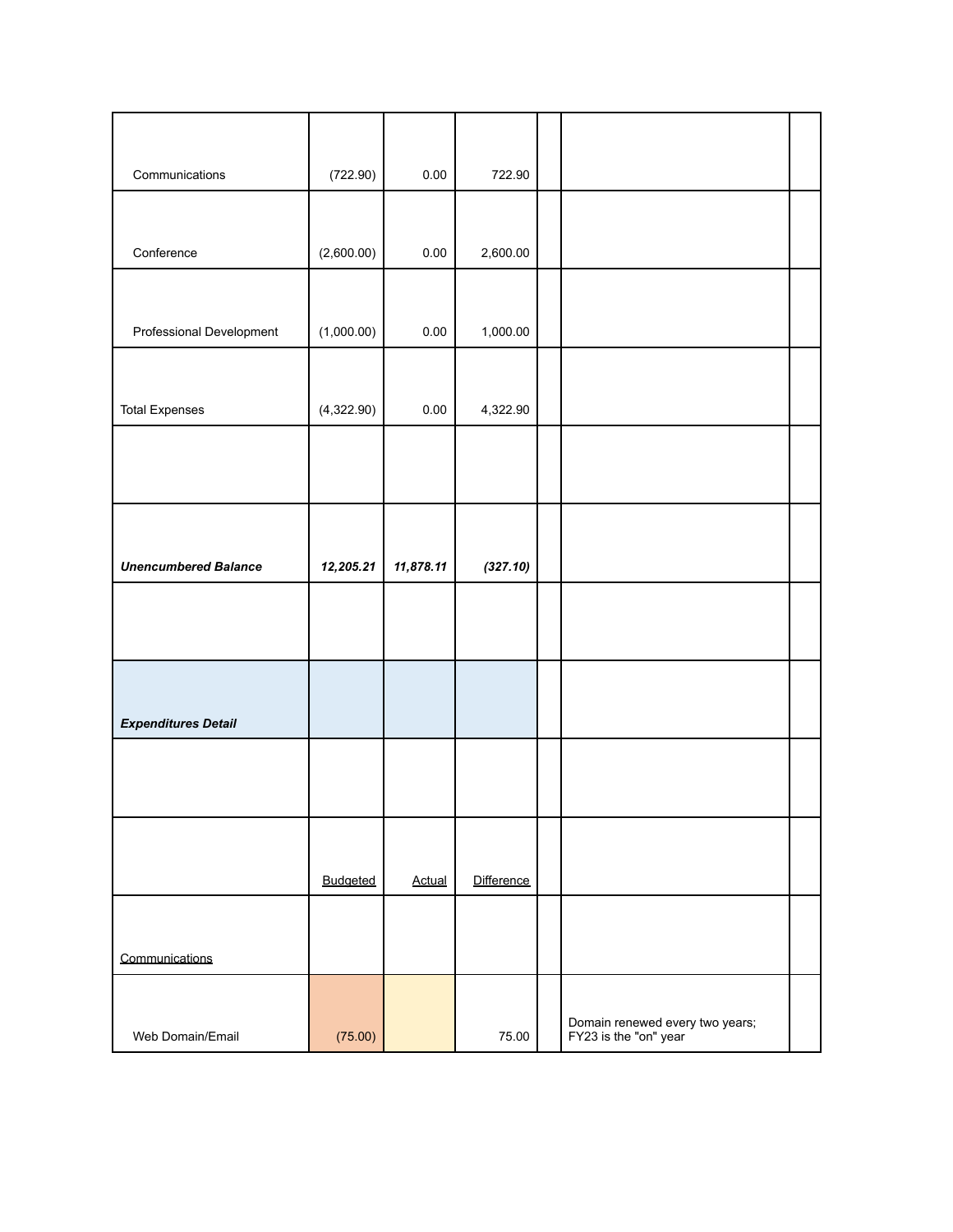| PO Box                      | (198.00) |          | 198.00 |                       |    |
|-----------------------------|----------|----------|--------|-----------------------|----|
|                             |          |          |        |                       |    |
| Zoom License                | (149.90) |          | 149.90 |                       |    |
|                             |          |          |        |                       |    |
| Teamwork License            | (300.00) |          | 300.00 |                       |    |
|                             |          |          |        |                       |    |
| <b>Total Communications</b> | (722.90) | $0.00\,$ | 722.90 |                       |    |
|                             |          |          |        |                       |    |
|                             |          |          |        |                       |    |
|                             |          |          |        |                       |    |
| Conference - Spring 2022    |          |          |        | Estimated registrants | 50 |
|                             |          |          |        |                       |    |
| Speaker Fees                | (300.00) |          | 300.00 |                       |    |
|                             |          |          |        |                       |    |
| <b>Facility Rental</b>      | 0.00     |          | 0.00   |                       |    |
|                             |          |          |        |                       |    |
| A/V Services                | 0.00     |          | 0.00   |                       |    |
|                             |          |          |        |                       |    |
| Parking                     | (100.00) |          | 100.00 |                       |    |
|                             |          |          |        |                       |    |
| Catering                    |          |          |        |                       |    |
|                             |          |          |        |                       |    |
| <b>Breakfast</b>            | (500.00) |          | 500.00 |                       |    |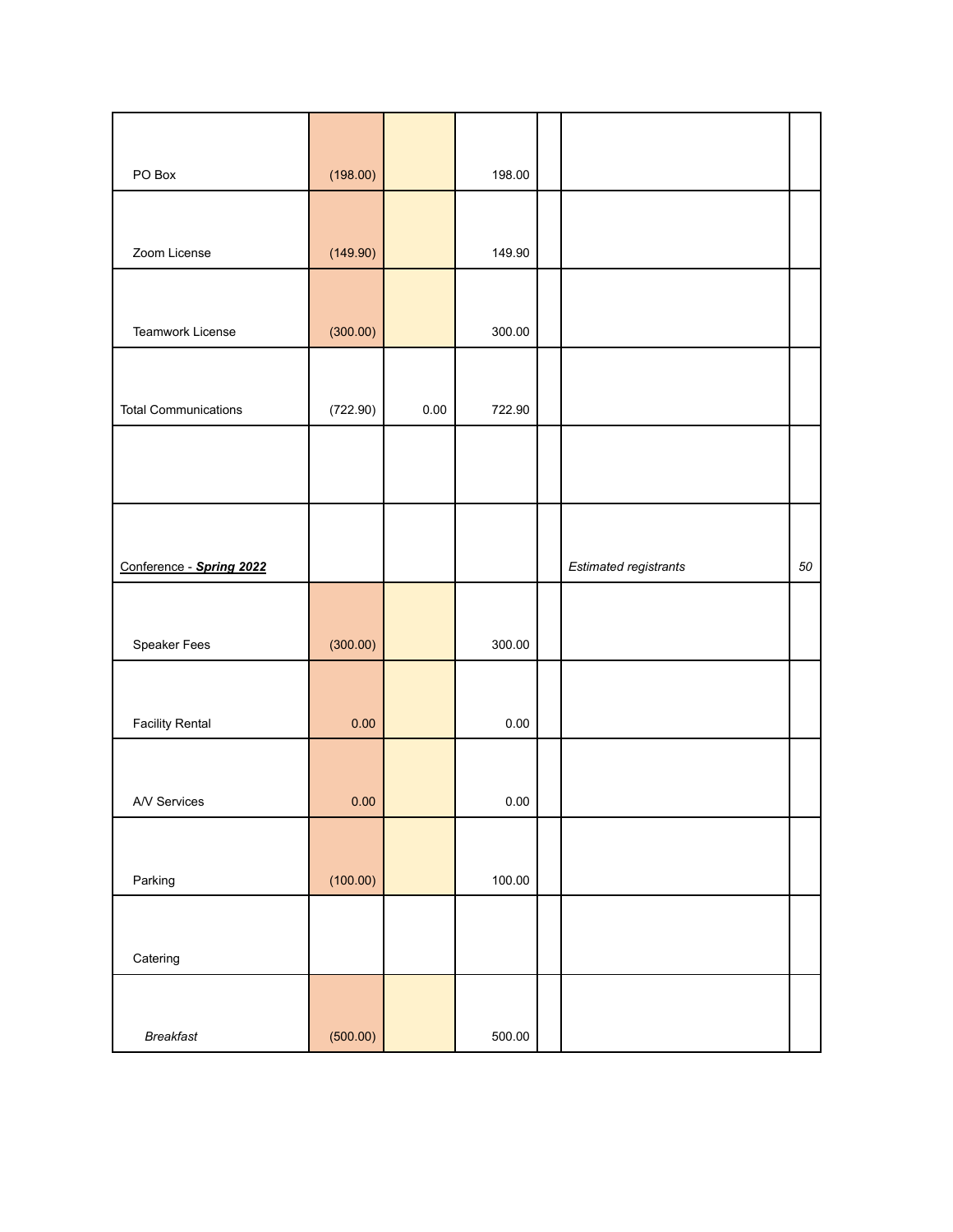| <b>Morning Snack</b>     | (250.00)   |      | 250.00   |                   |  |
|--------------------------|------------|------|----------|-------------------|--|
|                          |            |      |          |                   |  |
| Lunch                    | (750.00)   |      | 750.00   |                   |  |
|                          |            |      |          |                   |  |
| Afternoon Snack          | (250.00)   |      | 250.00   |                   |  |
|                          |            |      |          |                   |  |
| Beverages                | (250.00)   |      | 250.00   |                   |  |
|                          |            |      |          |                   |  |
| <b>Total Catering</b>    | (2,000.00) | 0.00 | 2,000.00 |                   |  |
|                          |            |      |          |                   |  |
| Miscellaneous Supplies   | (200.00)   |      | 200.00   | Door prizes, etc. |  |
|                          |            |      |          |                   |  |
| <b>Total Conference</b>  | (2,600.00) | 0.00 | 2,600.00 |                   |  |
|                          |            |      |          |                   |  |
|                          |            |      |          |                   |  |
|                          |            |      |          |                   |  |
| Professional Development |            |      |          |                   |  |
|                          |            |      |          |                   |  |
| <b>February Event</b>    | (1,000.00) |      | 1,000.00 |                   |  |
|                          |            |      |          |                   |  |
| <b>March Event</b>       |            |      | $0.00\,$ |                   |  |
|                          |            |      |          |                   |  |
| May Event                |            |      | $0.00\,$ |                   |  |